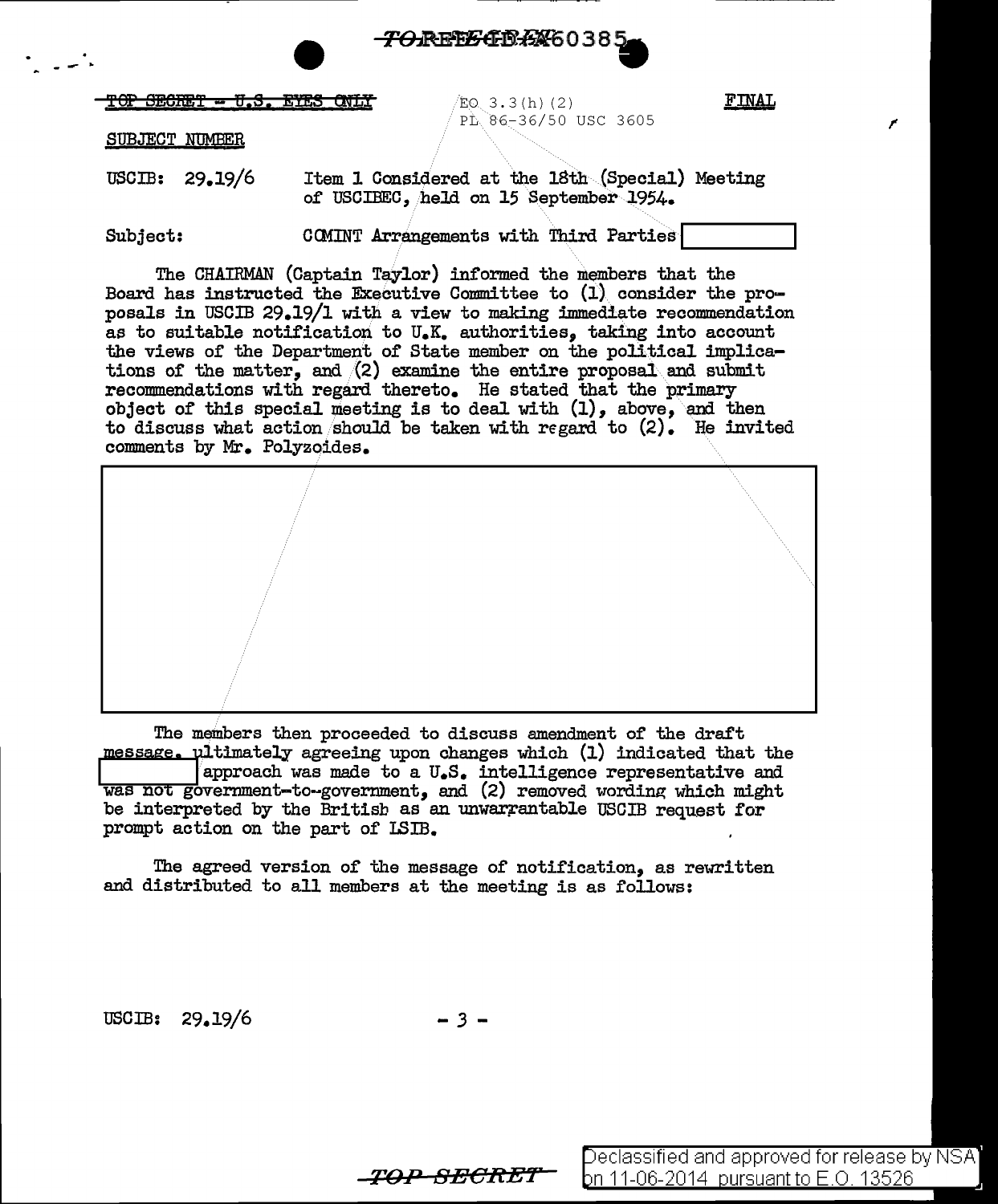## TOREET JD + 36038

TOP SECRET <del>U.S. EYES ONLY</del> 証O 3.3(h)(2) PL 86-36/50 USC 3605

USCIB:  $29.19/6$ 

"From Chairman, USCIB to Chairman, LSIB:

 $"1"$ United States intelligence representatives have been approached by intelligence officials of Government of seeking U.S. assistance in

| Desired assistance includes furnishing                     |
|------------------------------------------------------------|
| direction finding and intercept equipment, guidance in     |
| installation of equipment,                                 |
| The request was accom-                                     |
| panied by an offer to allocate approximately half of their |
| desired by U.S. Understood                                 |
| eventually would<br>here that about                        |
| be placed in operation, divided among five installations.  |

USCIB would be "2. Before making any reply to grateful for an early expression of ISIB views on this matter."

The Chairman asked that all members clear this wording with their principals and endeavor to inform him by telephone of their condurrence or comments by the close of business on this date.

The CHAIRMAN then addressed himself to the second principal question, namely, what course is to be followed upon receipt of the British reply. He asked if the members preferred to wait until the reply is received or proceed on the assumption that the British reaction will be affirmative?

asked if it is understood that we will go ahead if the british reply affirmatively.

This point was discussed in some detail, resulting in a general understanding that it is intended to proceed with lif there is no objection on the part of ISIB. It was agreed in principle that such a recommendation should be made to the Board. During this discussion Mr. pointed out that our message to LSIB may well be the first indication to them that  $\Box$ has approached us, in

The CHAIRMAN then stated that the one remaining question for the Committee to pursue is that of the degree to which the U.S. should be willing to go in dealings with . He suggested that discussion of this aspect be held after a British reply to the message of notification is received.

The members agreed.

USCIB:  $29.19/6$ 

## *\_TOP\_SECRET*

OGA